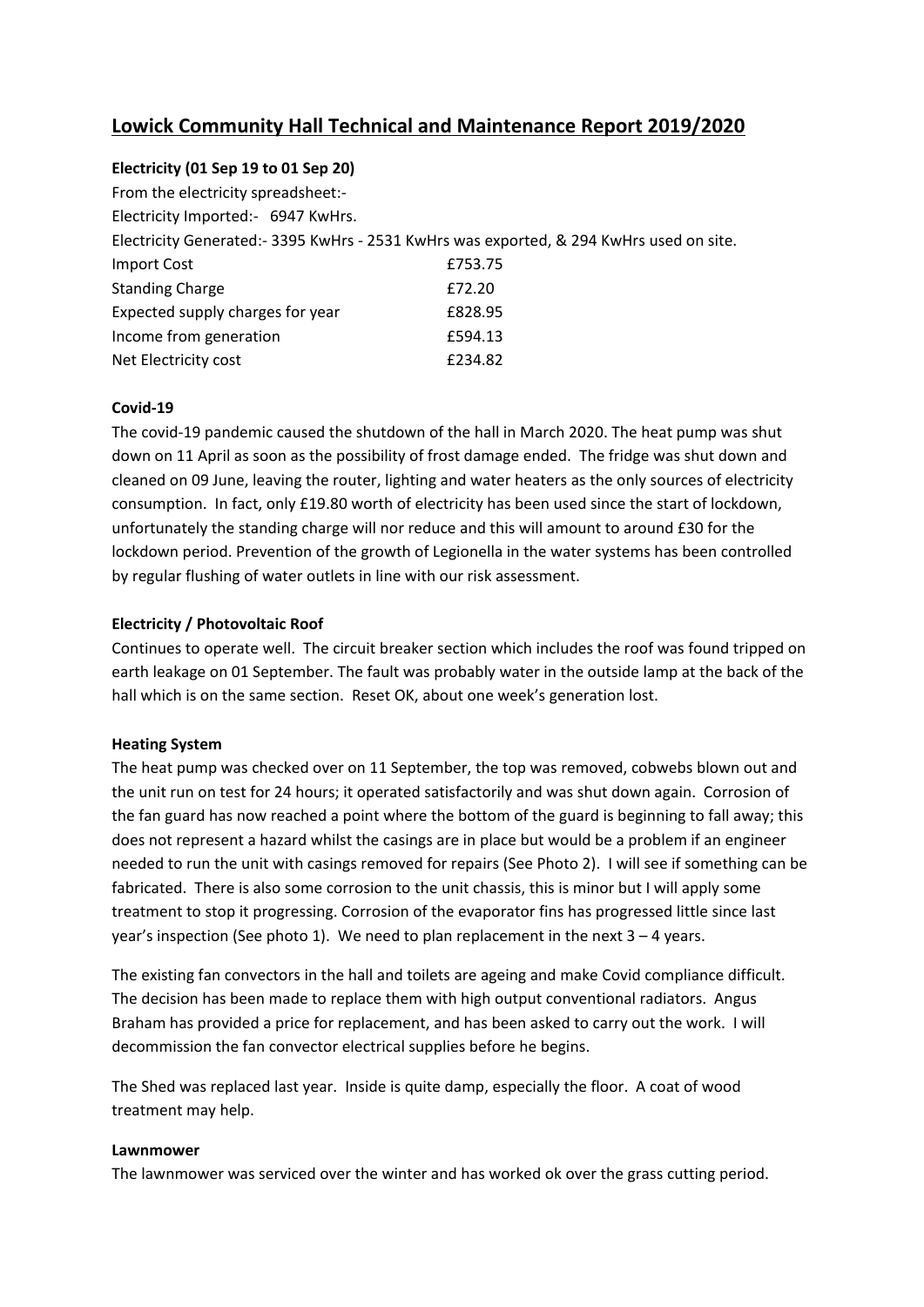#### **Building Structure**

The failing plaster in the porch has been stripped off and is being replaced with cement render. In order for this to happen all the electrics were stripped from the porch last month. The plastic conduit is brittle and some of the fittings are in poor condition they will need to be replaced when the rendering is finished and the electrics are reinstated.

The guttering to the rear of the building continues to deteriorate and is still leaking in three places, this is leading to wet and slippery conditions along the back walkway and at the entrance to the playgroup hut.

The playgroup hut is deteriorating and algae is growing along the bottom of the door which is starting to rot, wood treatment is required to prevent further deterioration.

It is proposed to replace the front windows with UPVC units using some of the Covid funding, this will allow the windows to be opened to allow better ventilation. Unfortunately, this work may be delayed a there is a backlog in UPVC window production.



**Photo 1; Heat Pump:- Corrosion to Evaporator Fins**